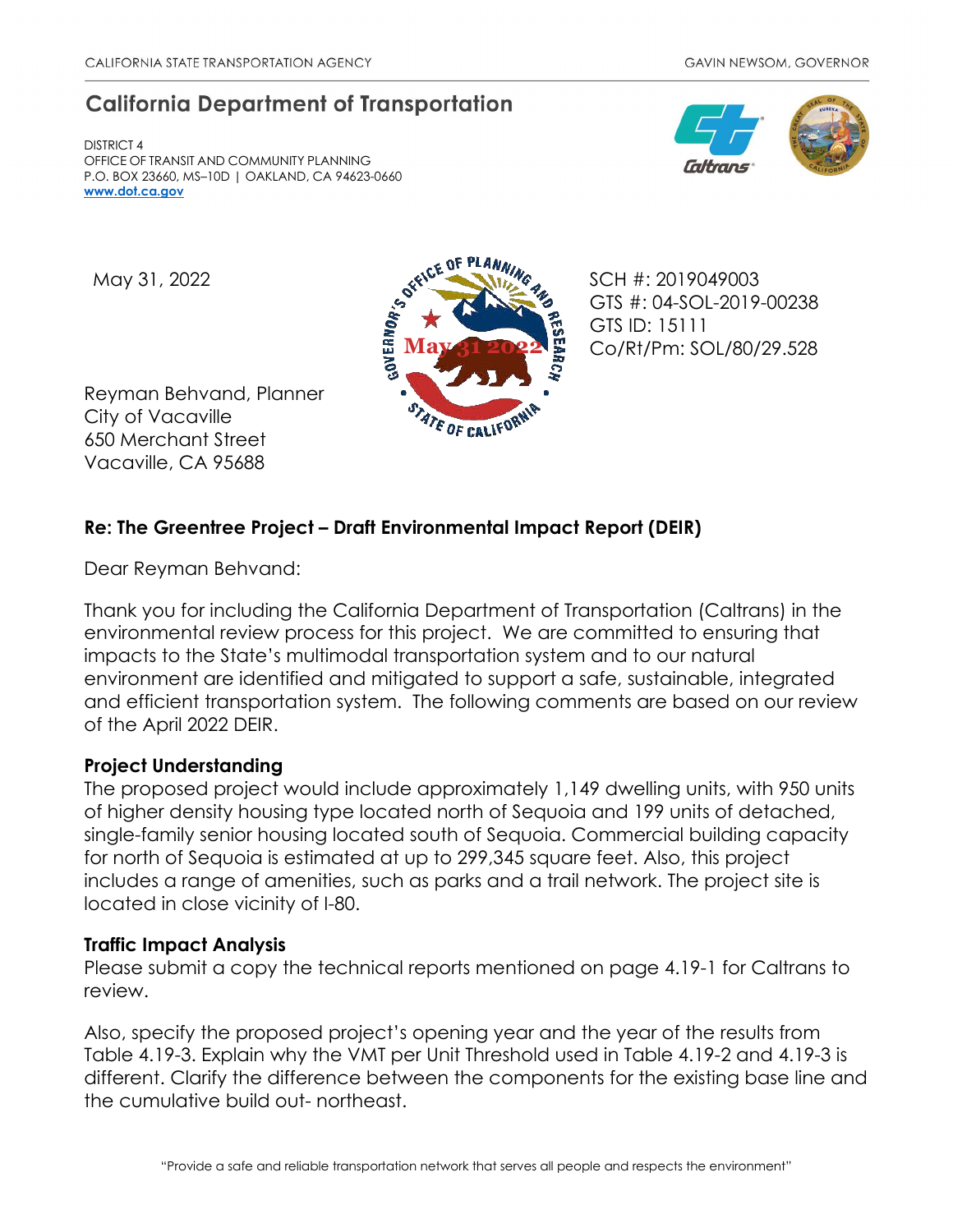Reyman Behvand, Planning Manager May 31, 2022 Page 2

#### **Hydrology**

A stretch of I-80 corridor at PM 29.1 to 29.9 is under Zone A (100-year floodplain) per Federal Emergency Management Agency (FEMA) Flood Insurance Rate Map (FIRM) that drains to Horseshoe Creek located east of I-80. FEMA FIRM (Panel No. 06095C0164E) shows flooding on I-80 is primarily influenced by the bridge structure over Horseshoe Creek on Leisure Town Road. Page 4.14-19, Proposed Drainage, states that this project would redirect a 57.1-acre of drainage area previously draining to Ulatis Creek on south to Horseshoe Creek on north, which would result in potential increase in the flooding of the I-80 corridor.

Page 4.14-20, Flood Flows, states that Zone A area is proposed to be raised to reduce flooding risk of the new housing area. However, raising existing grade on northwest area of the project could impact existing flood passage, thereby increasing flooding of the I-80 corridor. It also states that the project is seeking Conditional Letter of Map Revision (CLOMR) and Letter of Map Revision (LOMR) from FEMA. Caltrans recommends the approved CLOMR and LOMR be reviewed prior to the approval of a Caltrans-issued encroachment permit.

#### **Construction-Related Impacts**

Project work that requires movement of oversized or excessive load vehicles on State roadways requires a transportation permit that is issued by Caltrans. To apply, visit: [https://dot.ca.gov/programs/traffic-operations/transportation-permits.](https://dot.ca.gov/programs/traffic-operations/transportation-permits) Prior to construction, coordination may be required with Caltrans to develop a Transportation Management Plan (TMP) to reduce construction traffic impacts to the State Transportation Network (STN).

#### **Lead Agency**

As the Lead Agency, the City of Vacaville is responsible for all project mitigation, including any needed improvements to the STN. The project's fair share contribution, financing, scheduling, implementation responsibilities and lead agency monitoring should be fully discussed for all proposed mitigation measures.

#### **Equitable Access**

If any Caltrans facilities are impacted by the project, those facilities must meet American Disabilities Act (ADA) Standards after project completion. As well, the project must maintain bicycle and pedestrian access during construction. These access considerations support Caltrans' equity mission to provide a safe, sustainable, and equitable transportation network for all users.